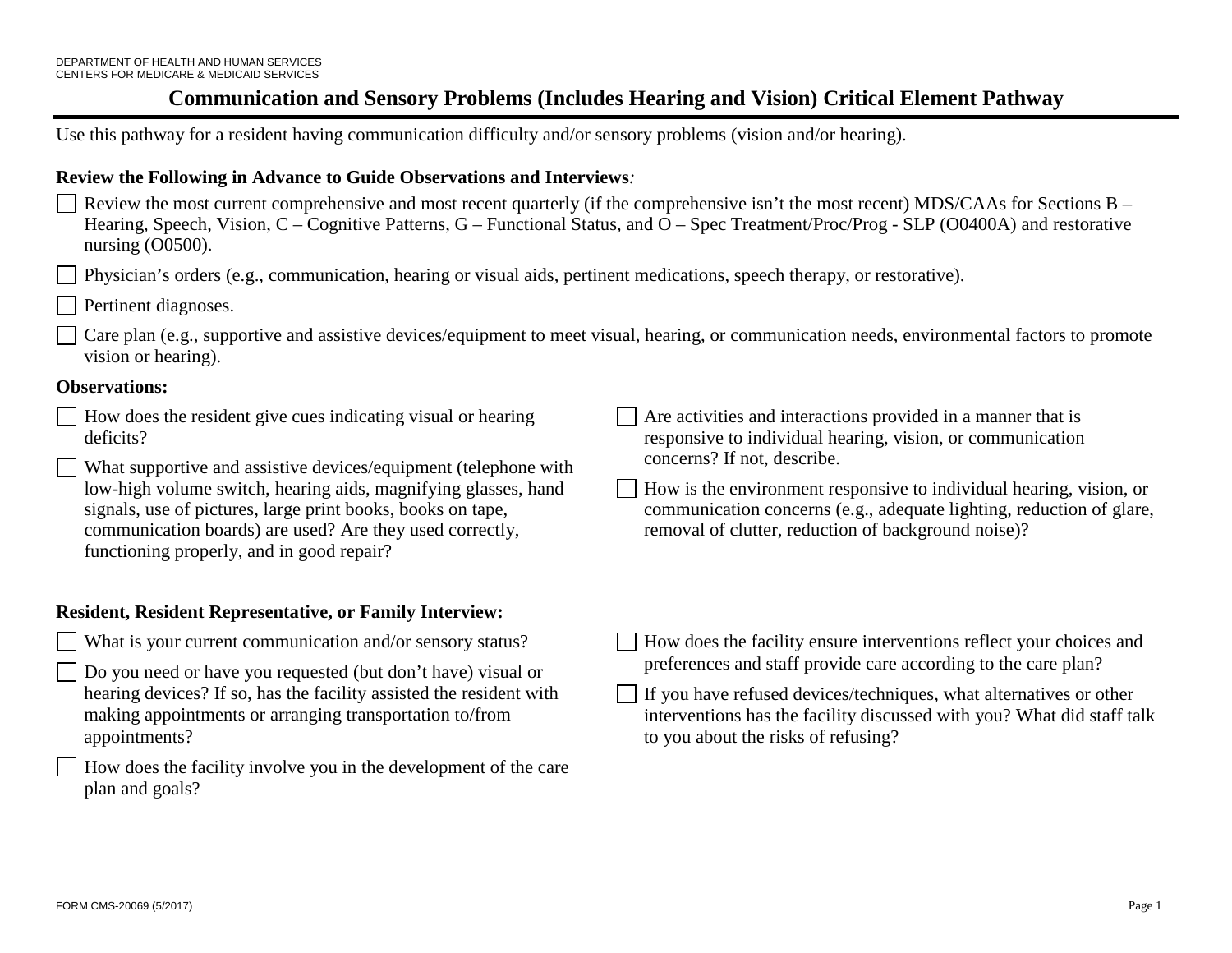### **Staff Interviews (Nursing Aides, Nurse, DON, Social Services):**

| What specific communication methods and interventions, such as use                                                                                                   | How do you review and evaluate for changes in the resident's                                                                        |
|----------------------------------------------------------------------------------------------------------------------------------------------------------------------|-------------------------------------------------------------------------------------------------------------------------------------|
| of communication devices (e.g., sign language, gestures,                                                                                                             | communication and sensory functioning?                                                                                              |
| communication board), any visual devices (e.g., glasses, magnifying<br>lens, contact lenses) or hearing aids, and speech therapy schedules<br>does the resident use? | How are appointments and transportation arranged for visual and<br>auditory exams?                                                  |
| What, when, and to whom do you report changes in communication<br>and/or sensory functioning, including broken assistive devices in                                  | If care plan concerns are noted, interview staff responsible for care<br>planning as to the rationale for the current plan of care. |
| need of repair?                                                                                                                                                      | Ask about identified concerns.                                                                                                      |

How do you monitor for the implementation of the care plan?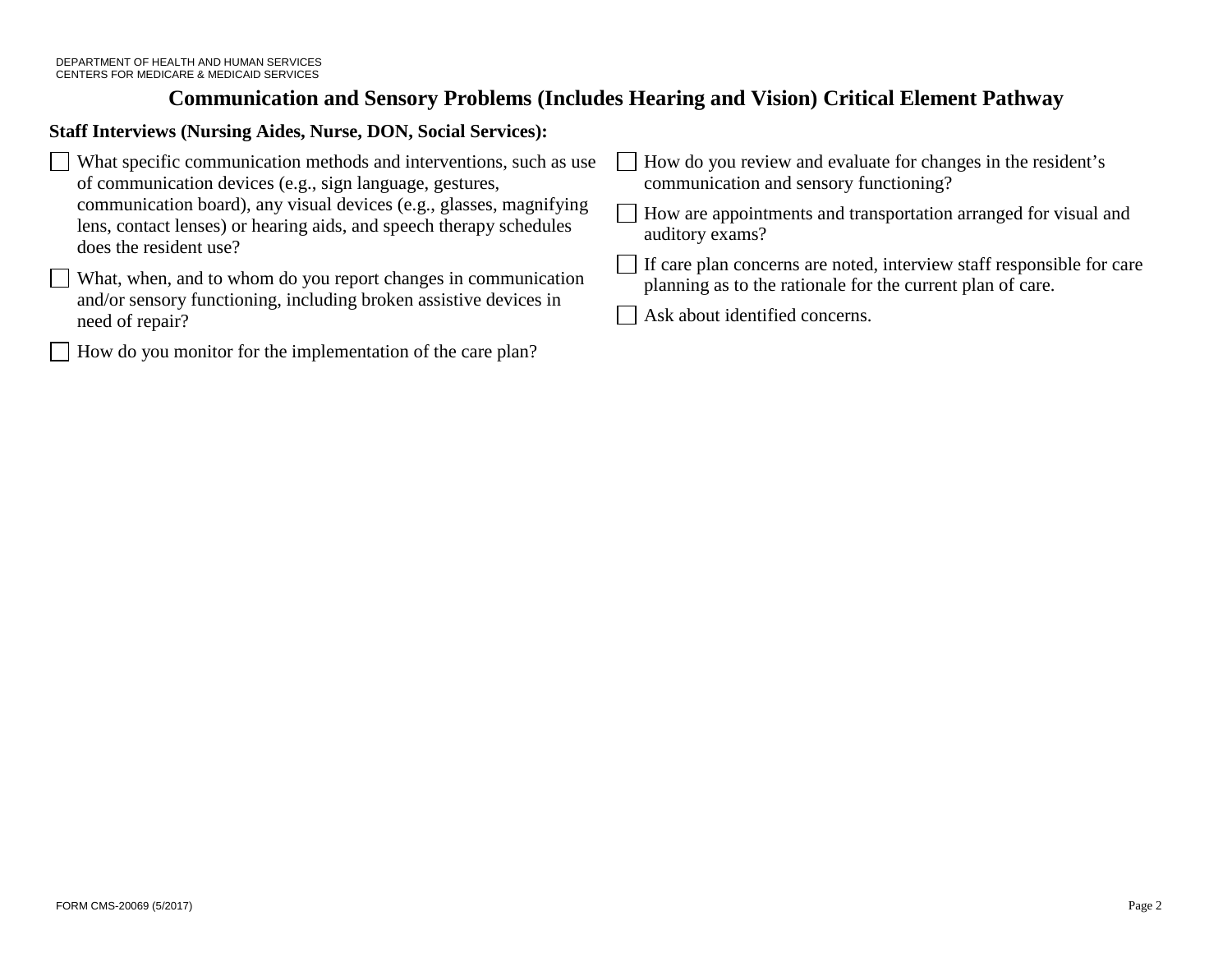### **Record Review:**

| Review therapy notes, consultations, and other progress notes that                                                                                                                                                                                                                                   | How did the facility respond to needed assistive devices to promote                                                                                                                                                                                                                      |
|------------------------------------------------------------------------------------------------------------------------------------------------------------------------------------------------------------------------------------------------------------------------------------------------------|------------------------------------------------------------------------------------------------------------------------------------------------------------------------------------------------------------------------------------------------------------------------------------------|
| may have information regarding the assessment of visual, hearing,                                                                                                                                                                                                                                    | hearing, vision, or communication?                                                                                                                                                                                                                                                       |
| and/or communication needs.                                                                                                                                                                                                                                                                          | Is the care plan comprehensive? Is it consistent with the resident's                                                                                                                                                                                                                     |
| What was the resident's responsiveness to speech, hearing, or visual                                                                                                                                                                                                                                 | specific conditions, strengths, risks, and needs? Does it include                                                                                                                                                                                                                        |
| services?                                                                                                                                                                                                                                                                                            | measurable objectives and timetables? How did the resident respond                                                                                                                                                                                                                       |
| Did the facility accurately and comprehensively reflect the status of                                                                                                                                                                                                                                | to care-planned interventions? If interventions weren't effective,                                                                                                                                                                                                                       |
| the resident?                                                                                                                                                                                                                                                                                        | was the care plan revised?                                                                                                                                                                                                                                                               |
| What causal, contributing, and risk factors for decline or lack of<br>improvement related to limitations in visual or auditory functioning<br>or communication does the resident have?                                                                                                               | Was there a "significant change" in the resident's condition (i.e., will<br>not resolve itself without intervention by staff or by implementing<br>standard disease-related clinical interventions; impacts more than<br>one area of health; requires IDT review or revision of the care |
| What factors does the resident have that may affect communication                                                                                                                                                                                                                                    | plan)? If so, was a significant change comprehensive assessment                                                                                                                                                                                                                          |
| (e.g., medical conditions, such as CVA, Parkinson's disease, cerebral                                                                                                                                                                                                                                | conducted within 14 days?                                                                                                                                                                                                                                                                |
| palsy or other developmental disabilities, COPD, psychiatric                                                                                                                                                                                                                                         | What scheduled/planned auditory or visual examinations, or speech                                                                                                                                                                                                                        |
| disorders, dysarthria, dysphagia, dysphasia/aphasia, medications,                                                                                                                                                                                                                                    | therapy is the resident receiving?                                                                                                                                                                                                                                                       |
| decreased ability to understand how to use communication aids, and                                                                                                                                                                                                                                   | Is the resident at risk for accidents related to visual/auditory                                                                                                                                                                                                                         |
| hearing/visual limitations).                                                                                                                                                                                                                                                                         | impairments, or lack of understanding of safety instructions? If so,                                                                                                                                                                                                                     |
| What factors does the resident have that may affect visual                                                                                                                                                                                                                                           | how has staff addressed this?                                                                                                                                                                                                                                                            |
| functioning (e.g., conditions such as glaucoma, diabetes, macular<br>degeneration, cataracts, eye infections, blurred vision; refusal to wear<br>glasses, difficulty adjusting to change in light, poor discrimination of<br>color, sensitivity to sunlight and glare, impaired peripheral and depth | If the resident refuses or is resistant to devices or services, what<br>efforts have been made to find alternative means to address the<br>needs identified in the assessment process?                                                                                                   |
| perception, impaired edge-contrast sensitivity; and environmental                                                                                                                                                                                                                                    | How does staff monitor the resident's response to interventions?                                                                                                                                                                                                                         |
| factors such as insufficient lighting).                                                                                                                                                                                                                                                              | If the resident experienced an unexpected decline or lack of                                                                                                                                                                                                                             |
| What factors does the resident have that may affect hearing (e.g.,                                                                                                                                                                                                                                   | improvement in hearing or vision, how did staff ensure that proper                                                                                                                                                                                                                       |
| background noise, cerumen impaction, infections [colds/congestion],                                                                                                                                                                                                                                  | treatment was obtained in a timely fashion?                                                                                                                                                                                                                                              |
| ototoxic medications [ASA, antibiotics], perforation of an eardrum,<br>retrocochlear lesions, tinnitus, poorly fitting or functioning hearing<br>aid, and foreign bodies in the ear canal).                                                                                                          | How did the facility involve the resident or resident representative<br>in the review and revision of the plan?                                                                                                                                                                          |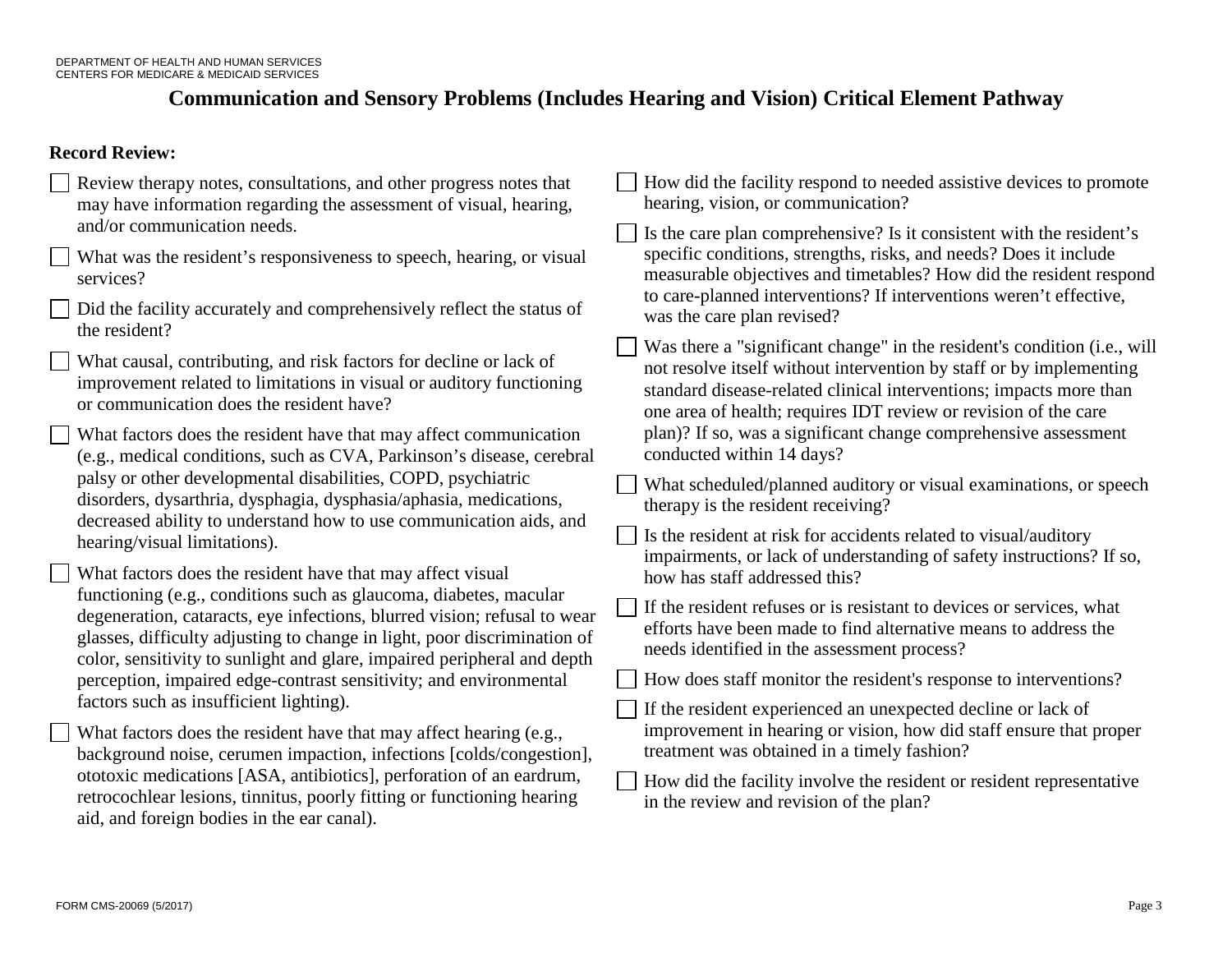### **Critical Element Decisions:**

- 1) Did the facility provide proper care and treatment, including assistive devices, to prevent a decline, maintain, or improve the resident's communication abilities (speech, language, or other functional communication systems)? If No, cite F676 NA, the resident does not have communication needs.
- 2) Did the facility ensure the resident receives proper treatment and assistive devices to maintain vision and/or hearing abilities? If No, cite F685

NA, the resident does not have vision or hearing needs.

3) For newly admitted residents and if applicable based on the concern under investigation, did the facility develop and implement a baseline care plan within 48 hours of admission that included the minimum healthcare information necessary to properly care for the immediate needs of the resident? Did the resident and resident representative receive a written summary of the baseline care plan that he/she was able to understand? If No, cite F655

NA, the resident did not have an admission since the previous survey OR the care or service was not necessary to be included in a baseline care plan.

4) If the condition or risks were present at the time of the required comprehensive assessment, did the facility comprehensively assess the resident's physical, mental and psychosocial needs to identify the risks and/or to determine underlying causes, to the extent possible, and the impact upon the resident's function, mood, and cognition?

If No, cite F636

NA, condition/risks were identified after completion of the required comprehensive assessment and did not meet the criteria for a significant change MDS OR the resident was recently admitted and the comprehensive assessment was not yet required.

5) If there was a significant change in the resident's status, did the facility complete a significant change assessment within 14 days of determining the status change was significant?

If No, cite F637

NA, the initial comprehensive assessment had not yet been completed; therefore, a significant change in status assessment is not required OR the resident did not have a significant change in status.

6) Did staff who have the skills and qualifications to assess relevant care areas and who are knowledgeable about the resident's status, needs, strengths and areas of decline, accurately complete the resident assessment (i.e., comprehensive, quarterly, significant change in status)? If No, cite F641